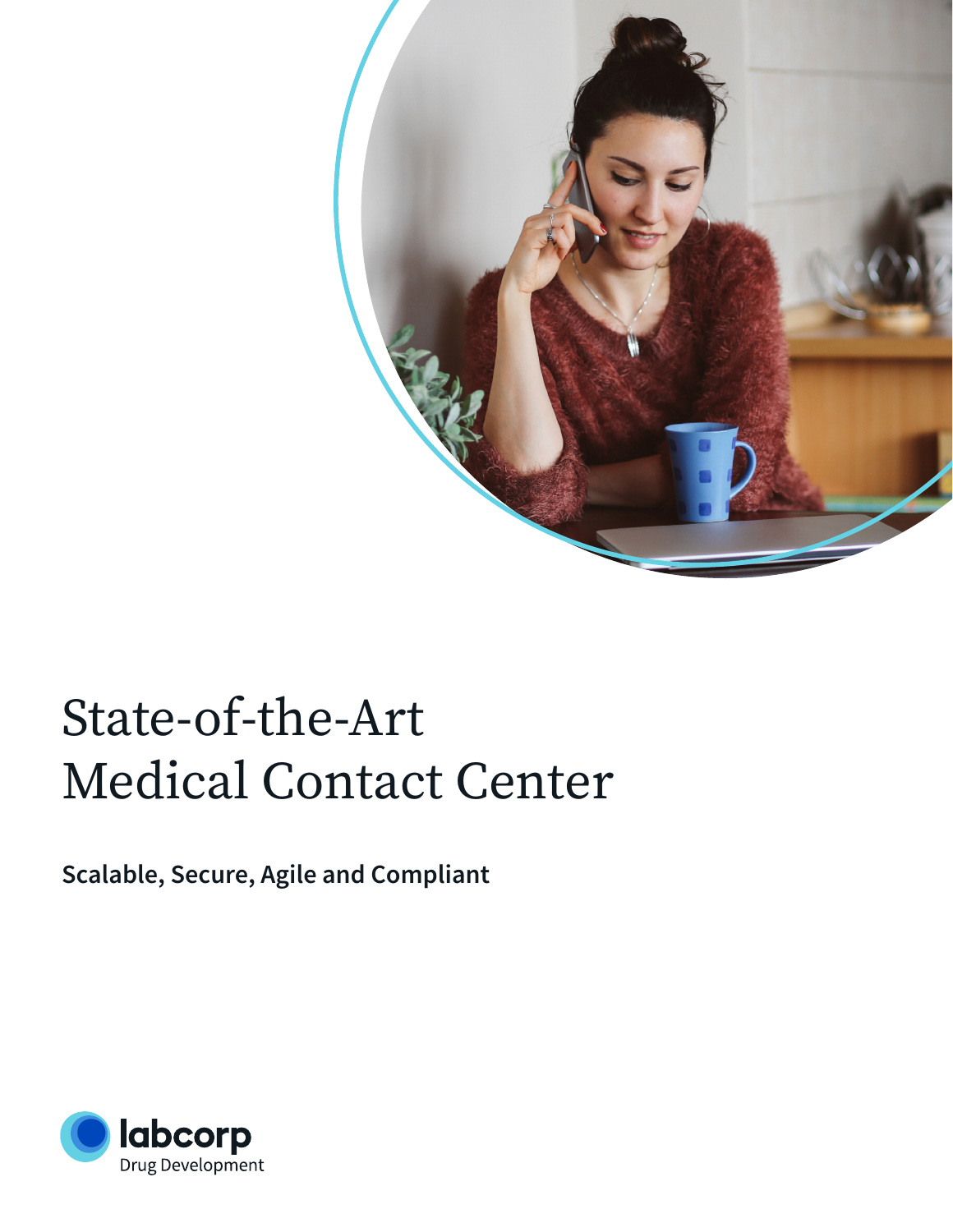## **Evolving Global Landscape**

Despite the proliferation of contact channels available in the healthcare industry today, medical call centers are not going anywhere. In fact, their importance is growing exponentially and they are no longer being utilized solely as receiving front line phone lines, but rather instrumental in gaining safety, medical and commercial information that is not only critical for patient safety, product success and regulatory requirements, but also can be used as a strategic and competitive advantage.

Unfortunately, medical contact centers are not only not satisfying the basic needs of customers (resolving issues in a reasonable amount of time, decreasing wait times to speak with an agent, getting better at first call resolution and eliminating call transferring), but they also struggle to adequately comply with regulatory requirements and lack the analytical reporting tools to identify where problems exist and how to make improvements.

Outsourcing has gone hand in hand with call centers for decades. Whether for budgetary and resource reasons, to provide a better service and quality, or to reap efficiency and productivity gains, many organizations have opted to outsource their call center function at one point or another.

#### **Contact Center Essentials**

Contact center technology, processes and expertise have evolved and accelerated tremendously in the last few years. Comprehensive technology and services call center capabilities including voice/telephony infrastructure, professional operators, ability to process/fulfill calls (AEs, medical inquiries and commercial), business tools expertise (safety database, medical information), regulatory knowledge, case processing, medical review, aggregate reporting and signal detection & risk management. When looking into a contact center solution, organizations should consider the following:



**Call center software** such as onpremise, hosted, cloud-based or browser-based **can vary considerably** in terms of cost, ease of use, deployment time, security, reliability and uptime



**Call center software features** such as telephony, unlimited concurrent calls, ACD, IVR, skill-based routing, call recording, call monitoring, call barging, voicemail and reporting



**Integration with other systems** such as Medical Information, Safety and Commercial systems



**Cutting-edge technology** that ensures high performance, high uptime and high scalability



**Flexible infrastructure** that allows call center operators to access everything they need anywhere in the world at any time



**Secure and compliant** i.e., call recording and encryption, so patient data is not exposed



**Cutting-edge technology** that ensures high performance, high uptime and high scalability

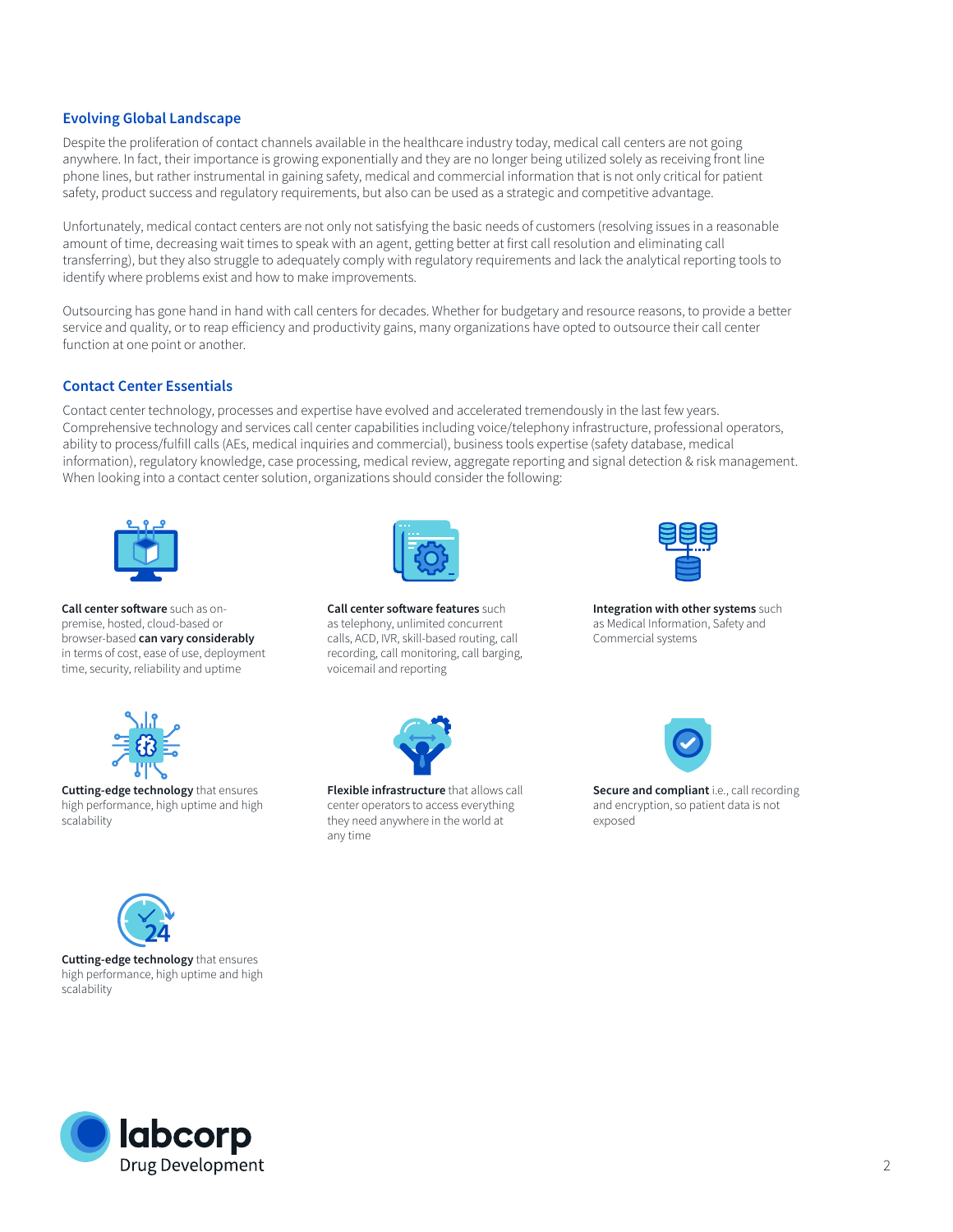## **State-of-the-Art Medical Contact Center**

Labcorp call centers provide compliant medical information and safety services for medical products. Our highly qualified staff, comprised of experienced healthcare professionals (HCPs) and physicians, communicate essential product information and document all safety related calls. The HCPs are assisted by a team of experienced support personnel who coordinate seamless call intake, triage and processing to ensure efficient and expedient client services.

**Figure 1**: Labcorp Voice Infrastructure



Our state-of-the-art, compliant, secure and high availability (HA) cloud-based technology backbone is flexible and can quickly scale to meet your needs. Key quality and productivity differentiators include:

- **Audit Logs:** record any change i.e., delisting an agent, adding agent, change of an extension, change of configuration of call flow
- **Call Records:** contain agent summary reports that determine call center efficiency i.e., how long the call was, time took to take call, inbound or outbound call, missed call and time customer called back
- **Cutting-Edge Technology:** ensures high performance, uptime and scalability
- **Plug-and-Play Implementation:** quick and easy onboarding of new clients and easy expansion for your growing needs
- **Compliant and Audit-Ready:** adheres to Labcorp Quality Management System
- **Call Barge-in:** so supervisors can barge into a call in a silent way for oversight and training
- **Agent Call Summary Report (per incoming number):** distinguishes which client the call has come in from, enabling accurate billing